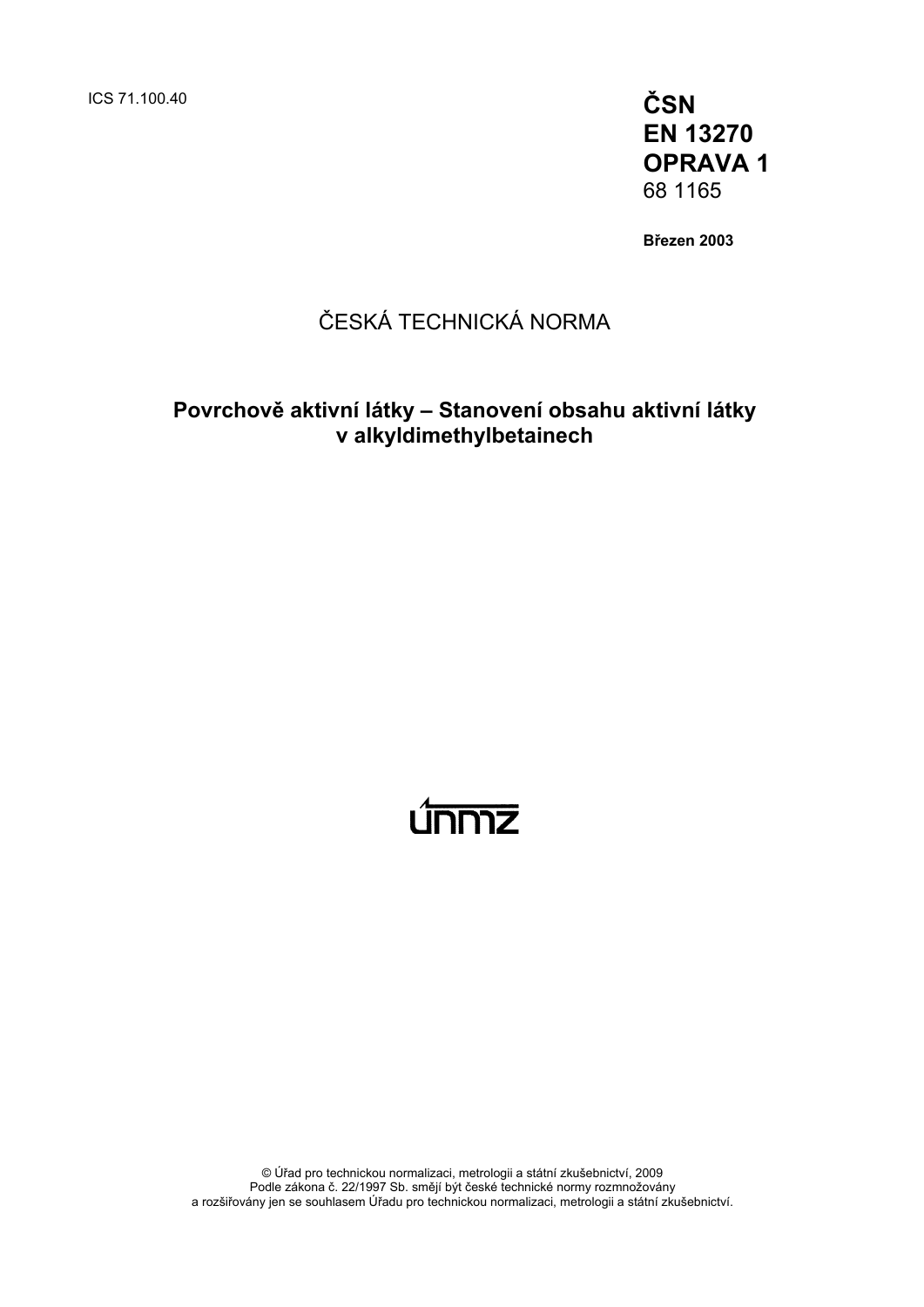# EUROPEAN STANDARD NORME EUROPÉENNE EUROPÄISCHE NORM

# **EN 13270:2001/AC**

July 2002 Juillet 2002 Juli 2002

ICS 71.100.40

English version Version Française Deutsche Fassung

#### Surface active agents - Determination of the active matter content in alkyldimethylbetaines

Agents de surface - Dosage de la teneur en matière active dans les alkyldiméthylbétaïnes

Grenzflächenaktive Stoffe - Bestimmung des Aktivgehalts in Alkyldimethylbetainen

This corrigendum becomes effective on 24 July 2002 for incorporation in the English and French language versions of the EN.

Ce corrigendum prendra effet le 24 juillet 2002 pour incorporation dans les versions linguistiques anglaise et française de l'EN.

Die Berichtigung tritt am 24.Juli 2002 zur Einarbeitung in die Englische und Französische Sprachfassung der EN in Kraft.



EUROPEAN COMMITTEE FOR STANDARDIZATION COMITÉ EUROPÉEN DE NORMALISATION EUROPÄISCHES KOMITEE FÜR NORMUNG

**Management Centre: rue de Stassart, 36 B-1050 Brussels**

© 2002 CEN All rights of exploitation in any form and by any means reserved worldwide for CEN national Members. Tous droits d'exploitation sous quelque forme et de quelque manière que ce soit réservés dans le monde entier aux membres nationaux du CEN.

Alle Rechte der Verwertung, gleich in welcher Form und in welchem Verfahren, sind weltweit den nationalen Mitgliedern von CEN vorbehalten.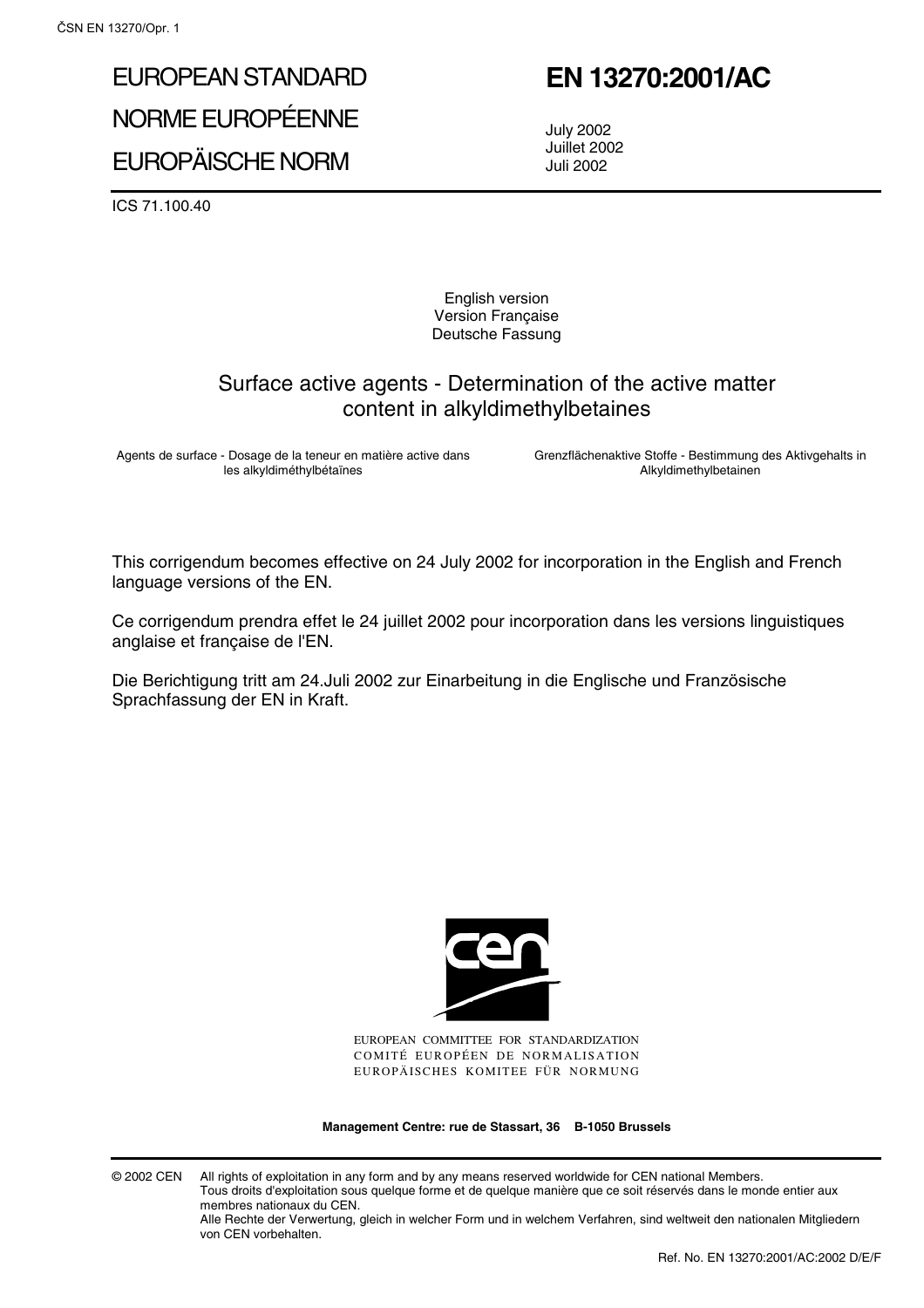#### **English version**

#### **10.2 Reproducibility limit**

In the second paragraph, replace the expression "repeatability limit " by "reproducibility limit".

#### **Version française**

#### **10.2 Limite de reproductibilité**

Dans le second alinéa, l'expression "limite de répétabilité" doit être remplacée par "limite de reproductibilité".

#### **Deutsche Fassung**

Die Deutsche Fassung ist schon korrekt.